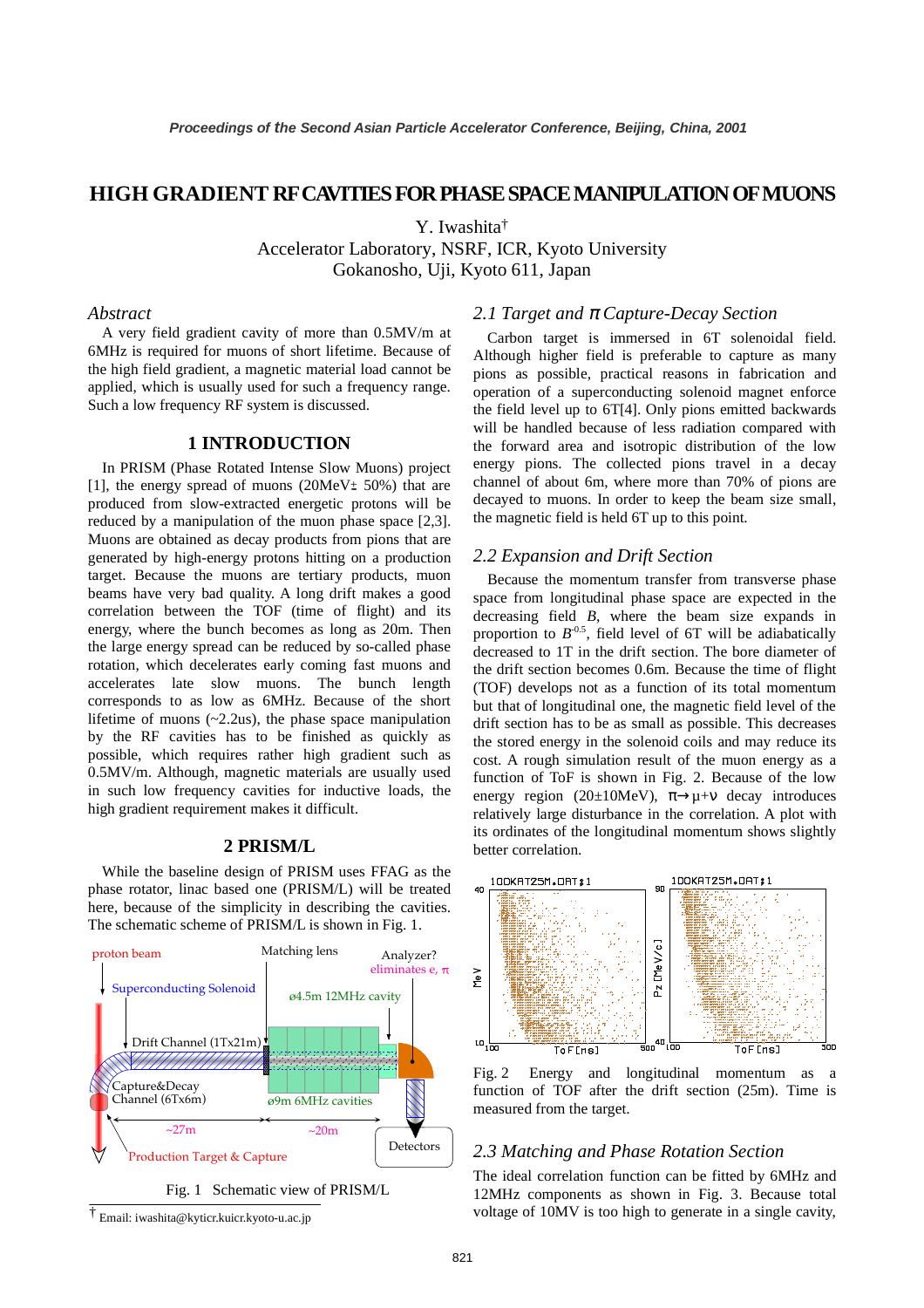

Fig. 3 An ideal Energy to TOF function fitted by 6MHz and 12MHz components.



Fig. 4 Candidates for 6MHz cavities. Top two cavities have large gaps and can generate 1MV/m. Bottom three cavities are good for 0.5MV/m.

we need six cavities for 6MHz and one 12MHz cavity. Fig. 4 shows some candidates for the cavity geometry. Top two cavities have large gaps and can generate field gradient of 1MV/m, which corresponds up to 1.4 times of Kilpatrick criterion  $E_{\text{Kp}}$ . Bottom three cavities are good for 0.5MV/m. The right most one is an extension from the CERN AD cavity [5]. The smaller gap distance has an advantage in reducing the magnetic field dip at the gap. The sensitivity on the resonant frequency is large for the drift tube diameter, because its inductance is important to decrease the resonant frequency. Therefore, the diameter



Fig. 5 Rough sketch of the ø9m cavity.

should be as small as possible, in order to reduce the cavity sizes, some of which are already reached ø9m.

As mentioned before, the drift tubes should hold the solenoid coils, and the bore of the solenoid coils have to be large enough to trap the muons. Thus the magnetic filed of 4T in the phase rotator section is thought to be reasonable. The magnetic field of 1T in the drift section is increased to 4T towards the cavity in the matching section. The solenoid coils are installed in the drift tubes in the six cavities with the gap length of 30cm and the magnetic flux continues throughout the phase rotator. Extra coils in the electrodes can reduce small dips of the magnetic field at the gap. The magnetic force between the coils is almost comparable with the air pressure on the endplates for the ø9m cavities. A rough sketch of the ø9m cavity is shown in Fig. 5. The example has three cavity sections and thus